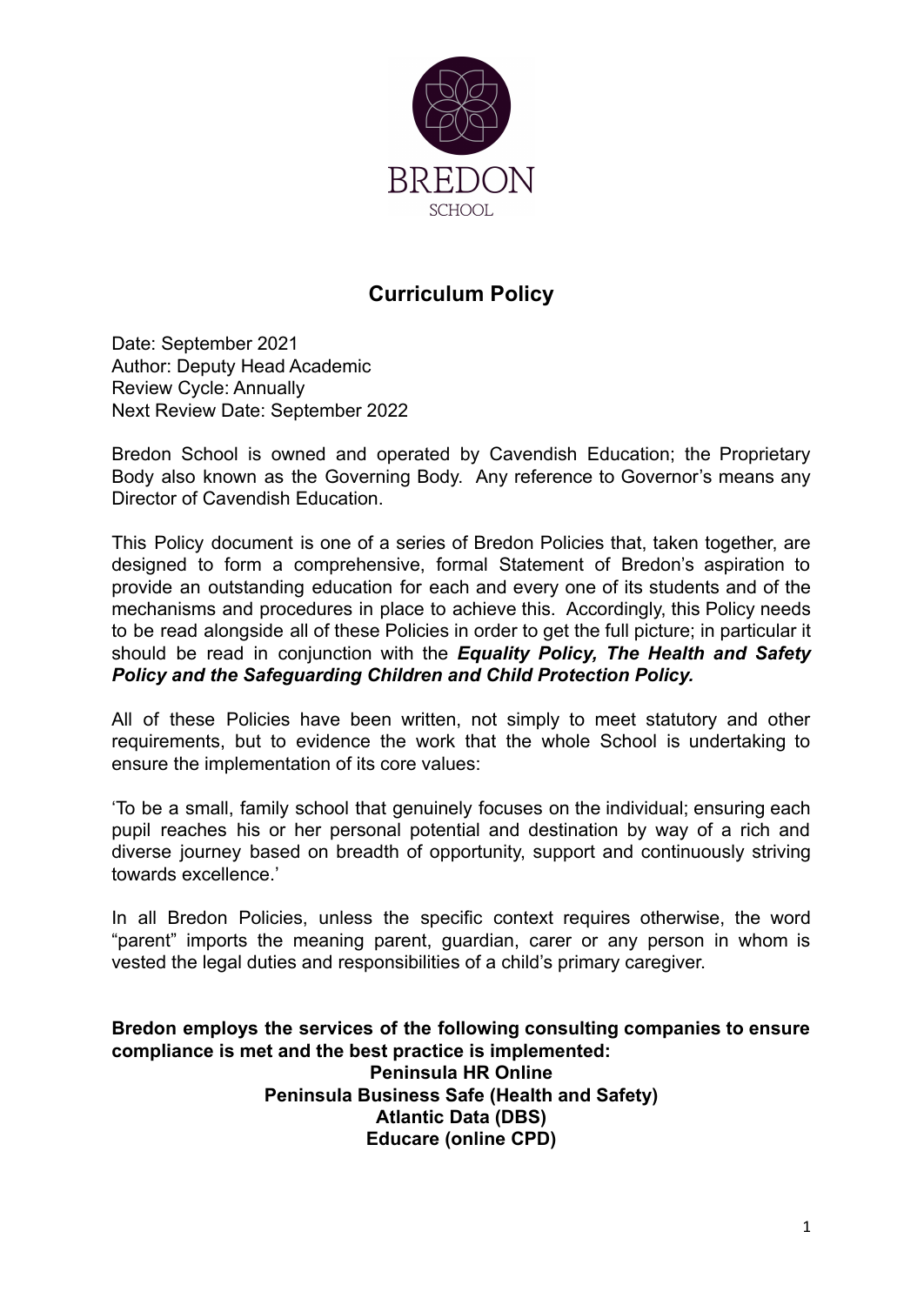

## **Curriculum Policy**

### **Rationale**

- To define the schools curricular aims and provision
- To define structures for achieving aims

### **General Aims**

- To provide full-time supervised education for pupils of compulsory school age, which gives pupils experience in linguistic, mathematical, scientific, technological, human and social, physical and aesthetic and creative education.
- To provide a learning environment and subject matters which stimulate enthusiasm and commitment from the pupils appropriate for their ages and aptitudes of pupils including those with Learning difficulties or disabilities and statements of special needs.
- To empower pupils to acquire skills, knowledge and understanding progressively and with good pace, and in particular speaking and listening, literacy and numeracy skills.
- Where pupils have a EHCP, education which fulfills its requirements.
- To have lessons taught by committed teachers who provide experiences which cater for the individual needs of their pupils, so that pupils learn and make progress.
- To provide a PSHE and Citizenship programme, which reflects the schools' aims and ethos.
- To provide careers' quidance for all secondary aged pupils, so that pupils have effective preparation for the opportunities, responsibilities and experiences of adult life.
- To provide all pupils a programme of activities which is appropriate to their needs.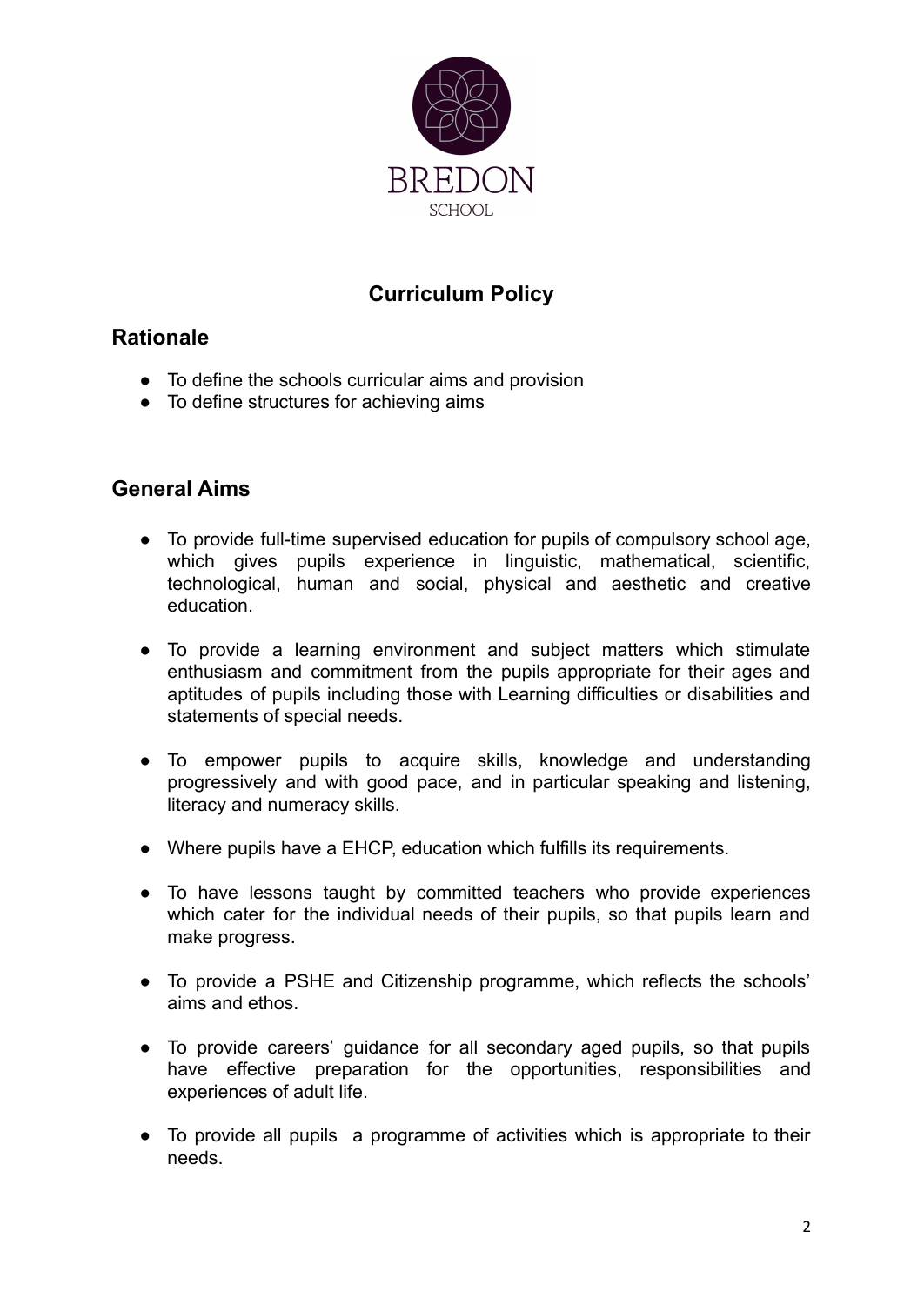

- To allow scope for pupils' talents and interests and help to prepare them effectively for the opportunities, responsibilities and experiences for an adult life in modern British society. The purpose being to develop in every young person the values, skills and behaviors they need to get on in life. All children will receive a rich provision of classroom and co-curricular activities that develop a range of personal qualities, such as independence and tenacity, which support success in education and employment.
- To provide teaching that actively promotes fundamental British values, supporting equality according to the provisions of the Equality Act and taking into special consideration the protected characteristics therein.
- To ensure that teaching does not encourage support for particular political or partisan viewpoints, also ensuring that teachers actively teach respect for the rights and beliefs of others whenever covering sensitive political issues.
- This Policy should be read in conjunction with: 'The Reward Policy', 'The Behaviour Policy', 'The Scheme of Work Policy', 'The Assessing Pupils' Attainment Policy', 'Opportunities to Learn and Make Progress Policy', 'Assessment, Recording and Reporting Policy' and the 'Learning Difficulties and Disability Policy'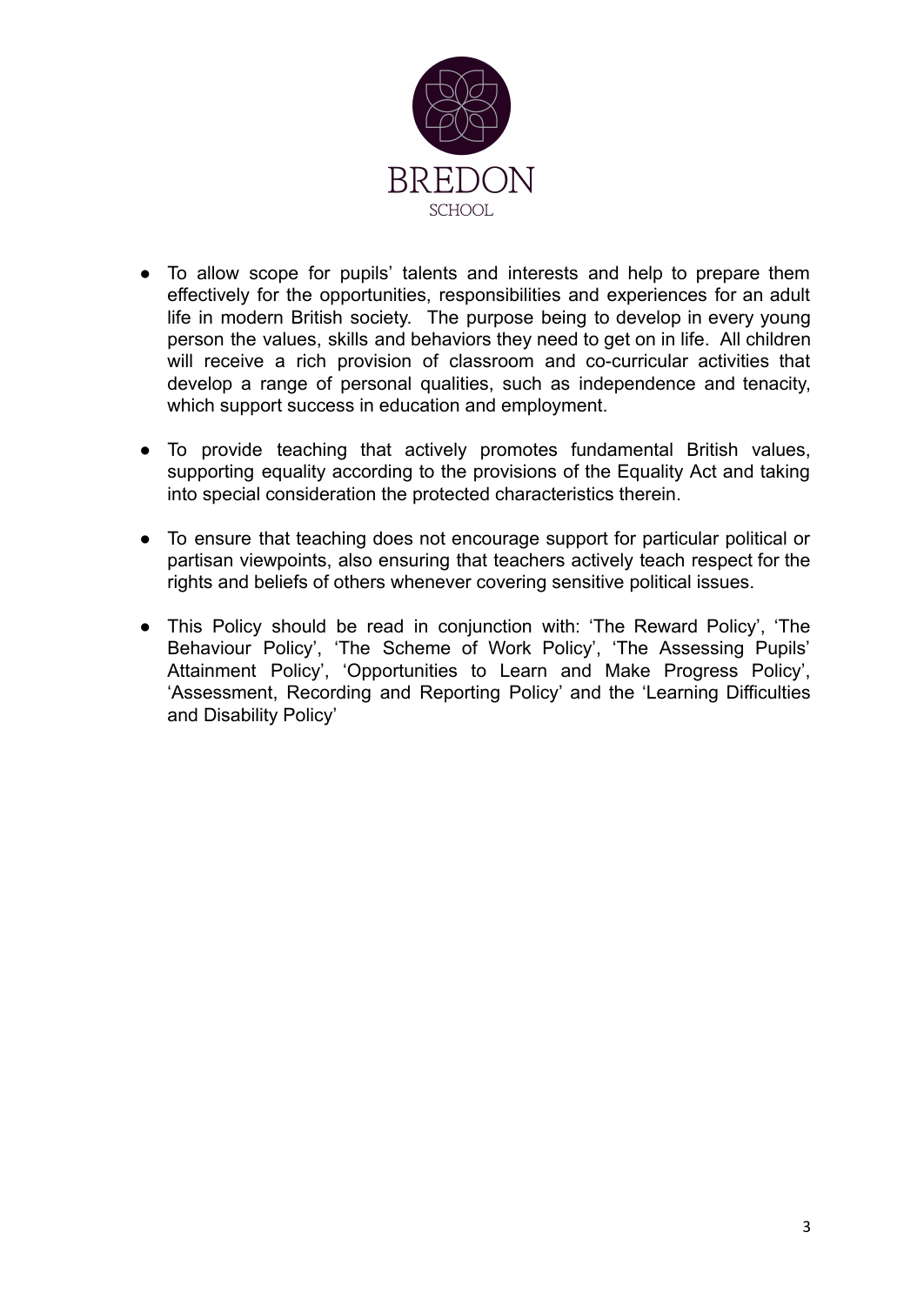

## **Curriculum content per year group**

# **Key Stage 2**

| Subject                  | Year 4         | Year 5         | Year <sub>6</sub> |
|--------------------------|----------------|----------------|-------------------|
| Art                      | 1              | $\mathbf{1}$   | 1                 |
| Design & Tech            | $\overline{2}$ | $\overline{2}$ | $\overline{2}$    |
| English                  | $\overline{7}$ | $\overline{7}$ | $\overline{7}$    |
| Geography                | 1              | 1              | 1                 |
| History                  | 1              | 1              | 1                 |
| ICT                      | 1              | 1              | 1                 |
| <b>Mathematics</b>       | 5              | 5              | 5                 |
| Music/Performing<br>Arts | 1              | 1              | 1                 |
| <b>PSHE</b>              | $\mathbf 1$    | 1              | 1                 |
| PE/Sport                 | 5              | 5              | 5                 |
| <b>RE</b>                | 1              | $\mathbf{1}$   | 1                 |
| Science                  | $\overline{2}$ | $\overline{2}$ | $\overline{2}$    |
| Farm/Outdoor Ed          | $\overline{4}$ | $\overline{4}$ | 4                 |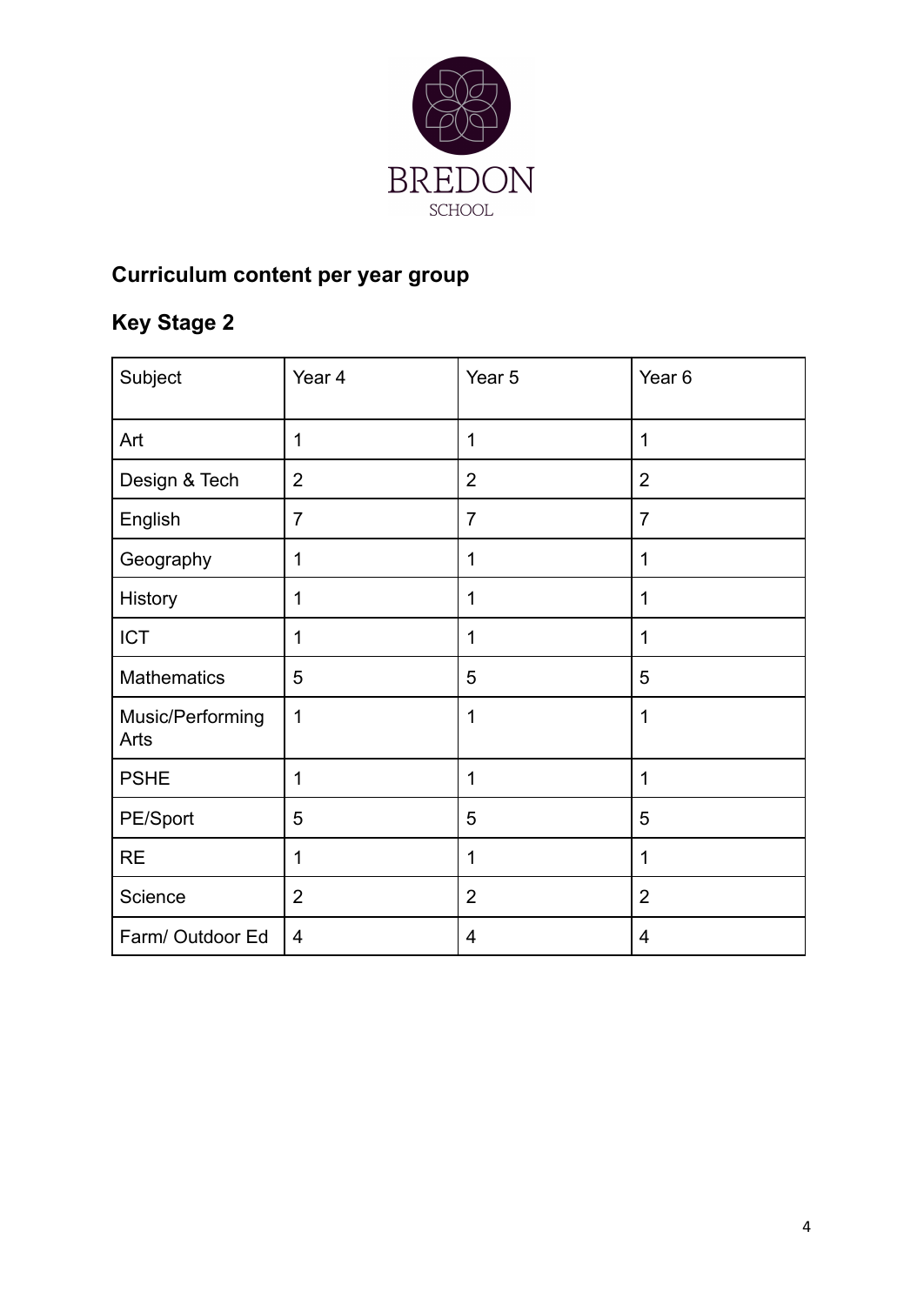

## **Key Stage 3**

| Subject                          | Year <sub>7</sub> | Year <sub>8</sub> | Year 9         |
|----------------------------------|-------------------|-------------------|----------------|
| Art and Design<br>and Technology | 3                 | 3                 | 3              |
| Citizenship                      | 1                 | $\mathbf{1}$      | 1              |
| English (including<br>Drama)     | 5                 | 5                 | 5              |
| Geography                        | $\overline{2}$    | $\overline{2}$    | $\overline{2}$ |
| <b>History</b>                   | $\overline{2}$    | $\overline{2}$    | $\overline{2}$ |
| <b>ICT</b>                       | 1                 | 1                 | 1              |
| <b>Mathematics</b>               | 4                 | 4                 | 4              |
| PE/Outdoor Ed                    | $\overline{2}$    | $\overline{2}$    | $\overline{2}$ |
| <b>RE</b>                        | 1                 | 1                 | 1              |
| Science,<br>(combined)           | 4                 | 4                 | 4              |
| Sport                            | 3                 | 3                 | 3              |
| Activities/Farm                  | 3                 | 3                 | 3              |

Additional Information

Performing Art is embedded within the English provision.

Peripatetic lessons are offered to all students, covering a range of musical instruments.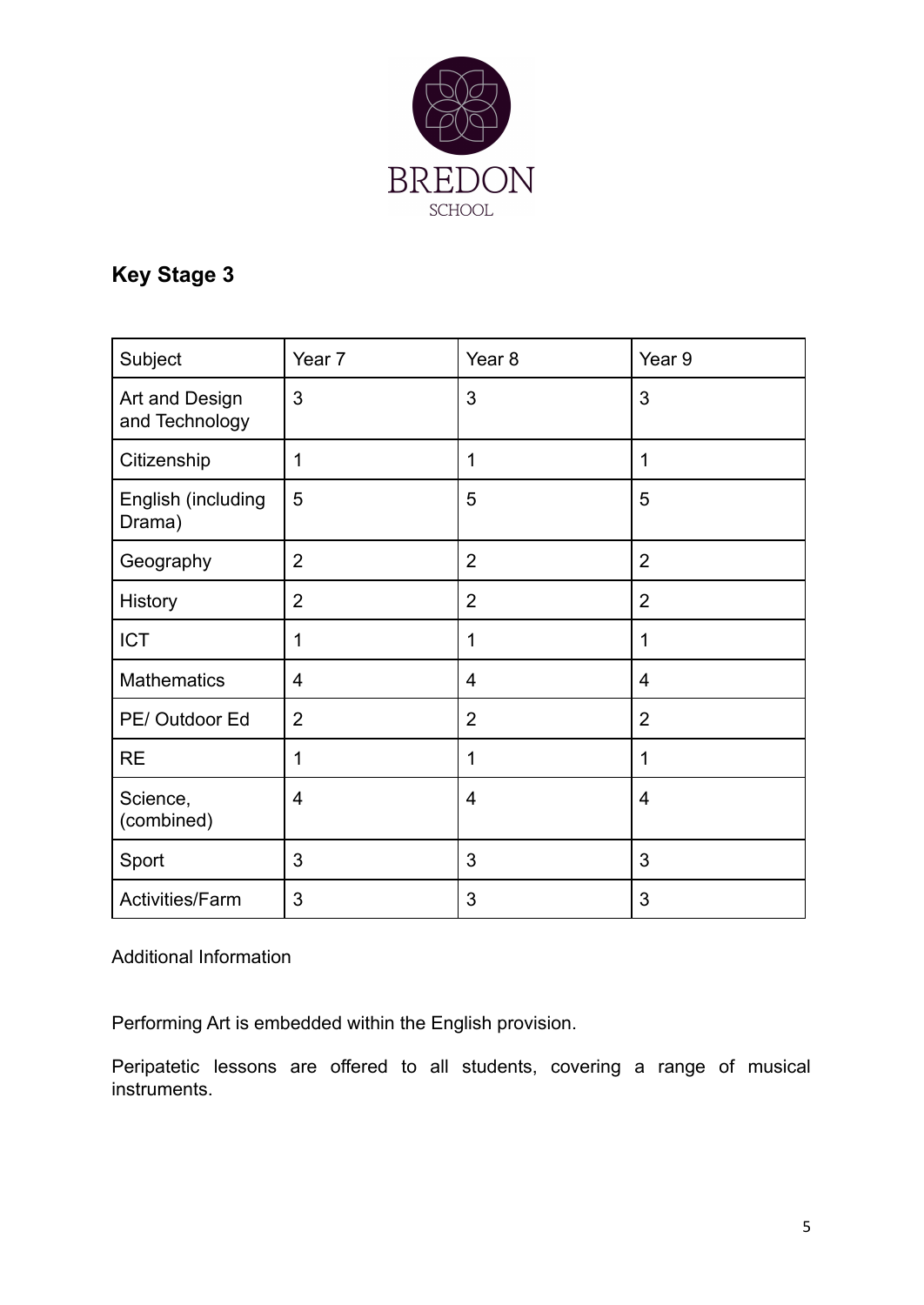

## **Key Stage 4**

In Year 9, students have the opportunity to choose options for their Year 10 and 11 courses. Maths , English and Science are mandatory.

Games provision is also compulsory

Option choices cover different academic levels from GCSE, BTEC Level 1&2 and Entry Level courses.

Option choices may change yearly as these are dependent on the students interests.

There are currently 5 Option blocks, in addition to the 3 mandatory subjects. Students in English, set 1, will also have the opportunity to study English Literature, meaning students can potentially achieve 9 Gcse qualifications.

| Subject                                            | Year 10        | Year 11 |
|----------------------------------------------------|----------------|---------|
| English                                            | $\overline{4}$ | 4       |
| Maths                                              | 4              | 4       |
| Science (Biology)                                  | 3              | 3       |
| A selection of Option<br>choices currently offered |                |         |
| Art                                                | 3              | 3       |
| <b>Business Studies</b>                            | 3              | 3       |
| <b>Combined Science</b>                            | 3              | 3       |
| Geography                                          | 3              | 3       |
| History                                            | 3              | 3       |
| Sport                                              | 3              | 3       |
| Cisco, PNIE and IT<br><b>Essentials</b>            | 6              | 6       |
| <b>Additional Science</b>                          | 3              | 3       |
| Photography                                        | 3              | 3       |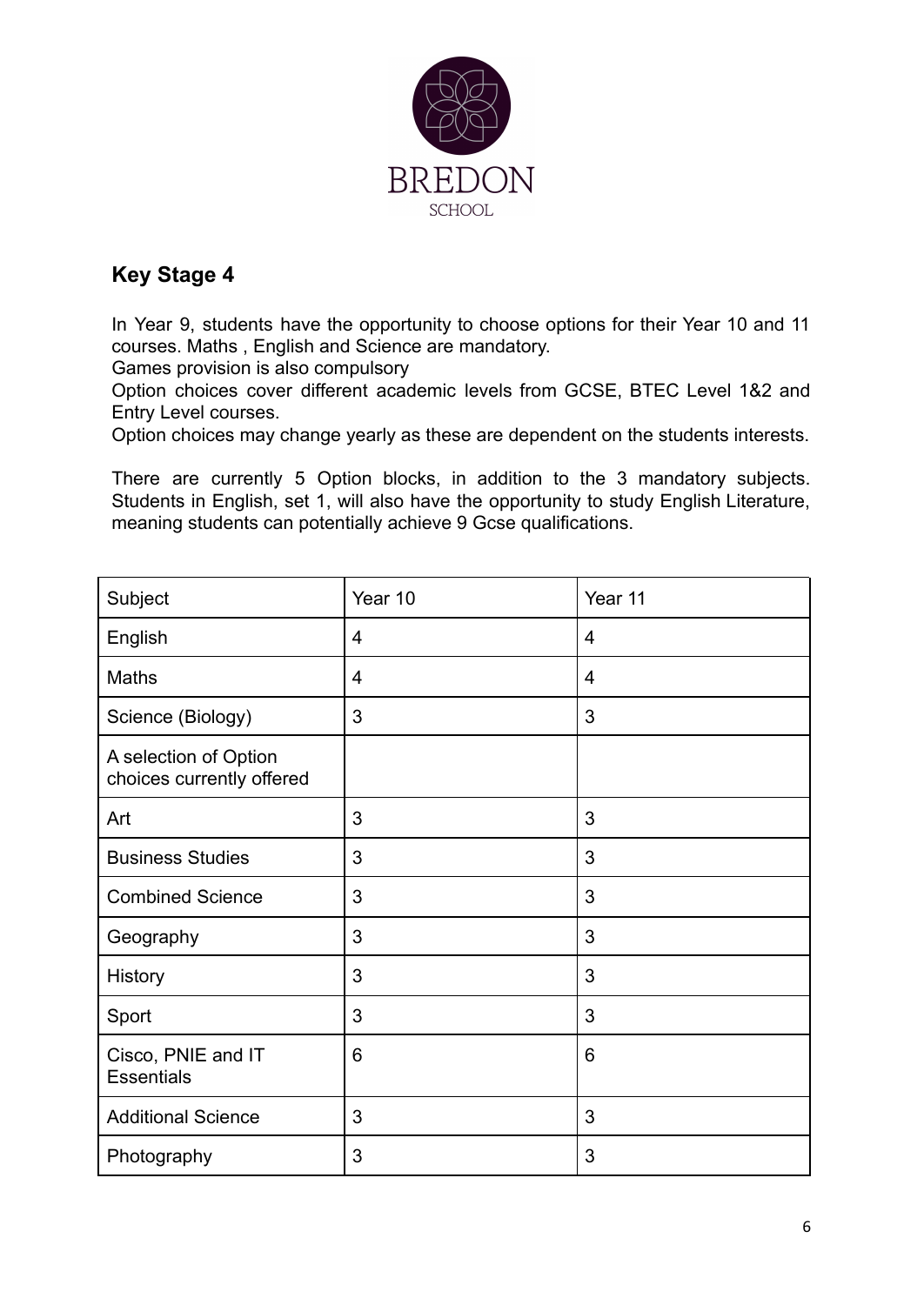

Additional Information

Please contact the school directly for a full list of available courses for 2020/2021

## **Key Stage 5**

For students continuing at Bredon School we continue to offer a wide range of subject choices, covering A level standard, Gcse and BTEC Level 2. Options may change each year, depending on student interests.

A continuance of both Maths and English is also offered, ensuring all students continue to work towards achieving Gcse grade C or 4, or equivalent.

| A selection of Options<br>currently offered   | Year 12 | Year 13 |
|-----------------------------------------------|---------|---------|
| Art A level                                   | 5       | 5       |
| <b>Business Studies Level 3</b>               | 5       | 5       |
| Uniform Services Level 2                      | 3       | 3       |
| Geography A Level                             | 5       | 5       |
| <b>History A Level</b>                        | 5       | 5       |
| Sport and Outdoor<br><b>Education Level 3</b> | 8       | 8       |
| Photography A level                           | 5       | 5       |
| <b>Cisco CCNA</b>                             | 10      | 10      |
| <b>Mathematics A Level</b>                    | 5       | 5       |
| <b>Uniformed Public</b><br><b>Services</b>    | 5       | 5       |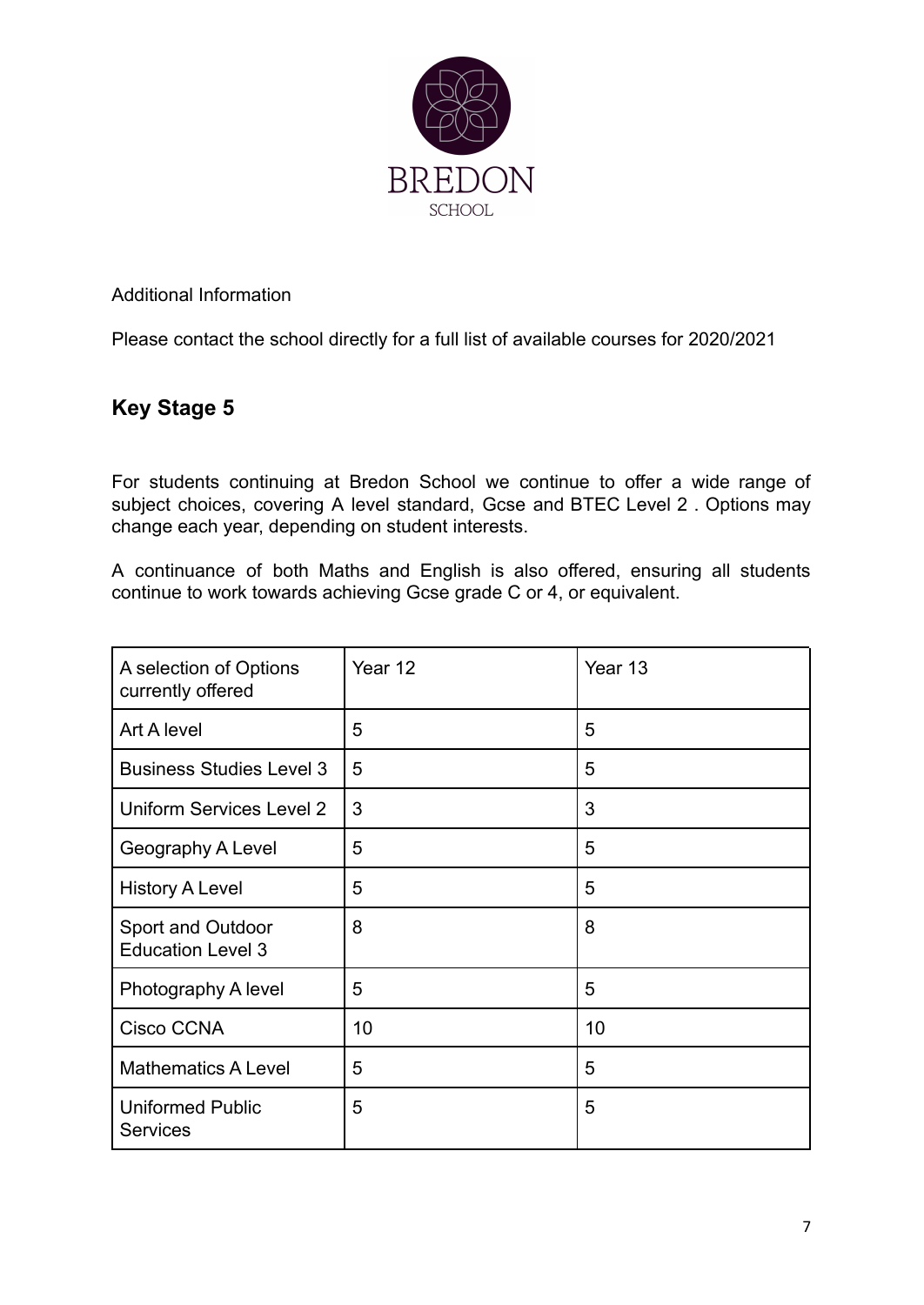

Additional Information

Please contact the school directly for a full list of available courses for 2021/2022

### **Additional Curriculum Elements**

#### **Work Experience Programme**

Our Year 10 students will have the opportunity to undertake a week programme for provision of work experience.

This is an ideal forum for students to consider a career pathway.

In Year 12 and 13 students taking Level 2 courses will be able to attend a weekly work placement.

#### **Career Advice**

Bespoke career advice is available for all of our students. Key support for future pathways, including University applications enables our students to be fully informed for their future pathways.

#### **IT Provision**

Departments are issued chromebooks ,allowing students to access the curriculum. Voice activated software also provides students the tool to produce their own work and progress in their subjects.

#### **Specialised Learning Support**

Additional support is available to all students. Small group sessions allow students the extra support needed to progress in their studies and consolidate their learning.